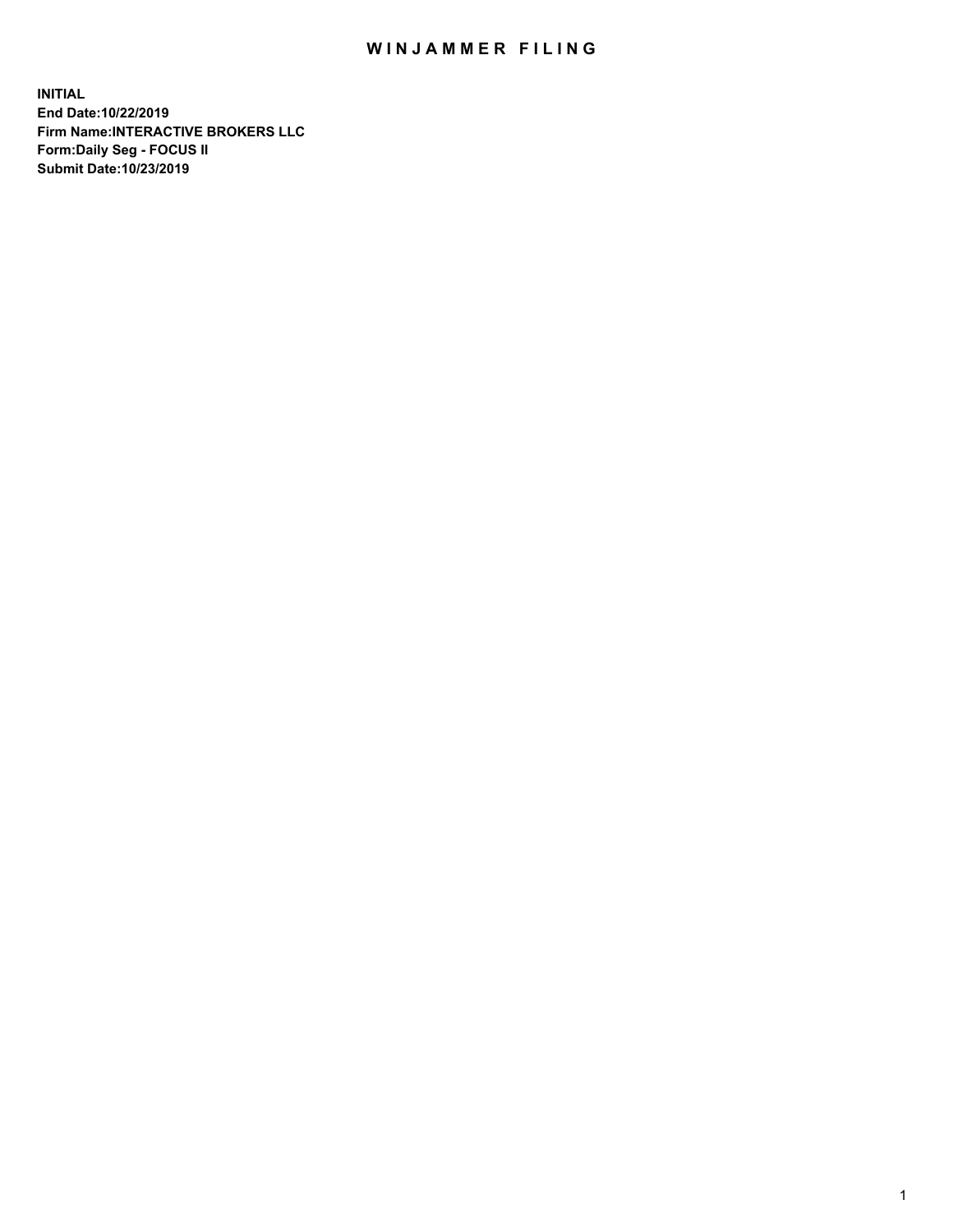**INITIAL End Date:10/22/2019 Firm Name:INTERACTIVE BROKERS LLC Form:Daily Seg - FOCUS II Submit Date:10/23/2019 Daily Segregation - Cover Page**

| Name of Company                                                                                                                                                                                                                                                                                                                | <b>INTERACTIVE BROKERS LLC</b>                                                                  |
|--------------------------------------------------------------------------------------------------------------------------------------------------------------------------------------------------------------------------------------------------------------------------------------------------------------------------------|-------------------------------------------------------------------------------------------------|
| <b>Contact Name</b>                                                                                                                                                                                                                                                                                                            | James Menicucci                                                                                 |
| <b>Contact Phone Number</b>                                                                                                                                                                                                                                                                                                    | 203-618-8085                                                                                    |
| <b>Contact Email Address</b>                                                                                                                                                                                                                                                                                                   | jmenicucci@interactivebrokers.c<br>om                                                           |
| FCM's Customer Segregated Funds Residual Interest Target (choose one):<br>a. Minimum dollar amount: ; or<br>b. Minimum percentage of customer segregated funds required:% ; or<br>c. Dollar amount range between: and; or<br>d. Percentage range of customer segregated funds required between:% and%.                         | $\overline{\mathbf{0}}$<br>$\overline{\mathbf{0}}$<br>155,000,000 245,000,000<br>0 <sub>0</sub> |
| FCM's Customer Secured Amount Funds Residual Interest Target (choose one):<br>a. Minimum dollar amount: ; or<br>b. Minimum percentage of customer secured funds required:%; or<br>c. Dollar amount range between: and; or<br>d. Percentage range of customer secured funds required between:% and%.                            | $\overline{\mathbf{0}}$<br>$\overline{\mathbf{0}}$<br>80,000,000 120,000,000<br>0 <sub>0</sub>  |
| FCM's Cleared Swaps Customer Collateral Residual Interest Target (choose one):<br>a. Minimum dollar amount: ; or<br>b. Minimum percentage of cleared swaps customer collateral required:% ; or<br>c. Dollar amount range between: and; or<br>d. Percentage range of cleared swaps customer collateral required between:% and%. | $\overline{\mathbf{0}}$<br>$\underline{\mathbf{0}}$<br>0 <sub>0</sub><br>0 <sub>0</sub>         |

Attach supporting documents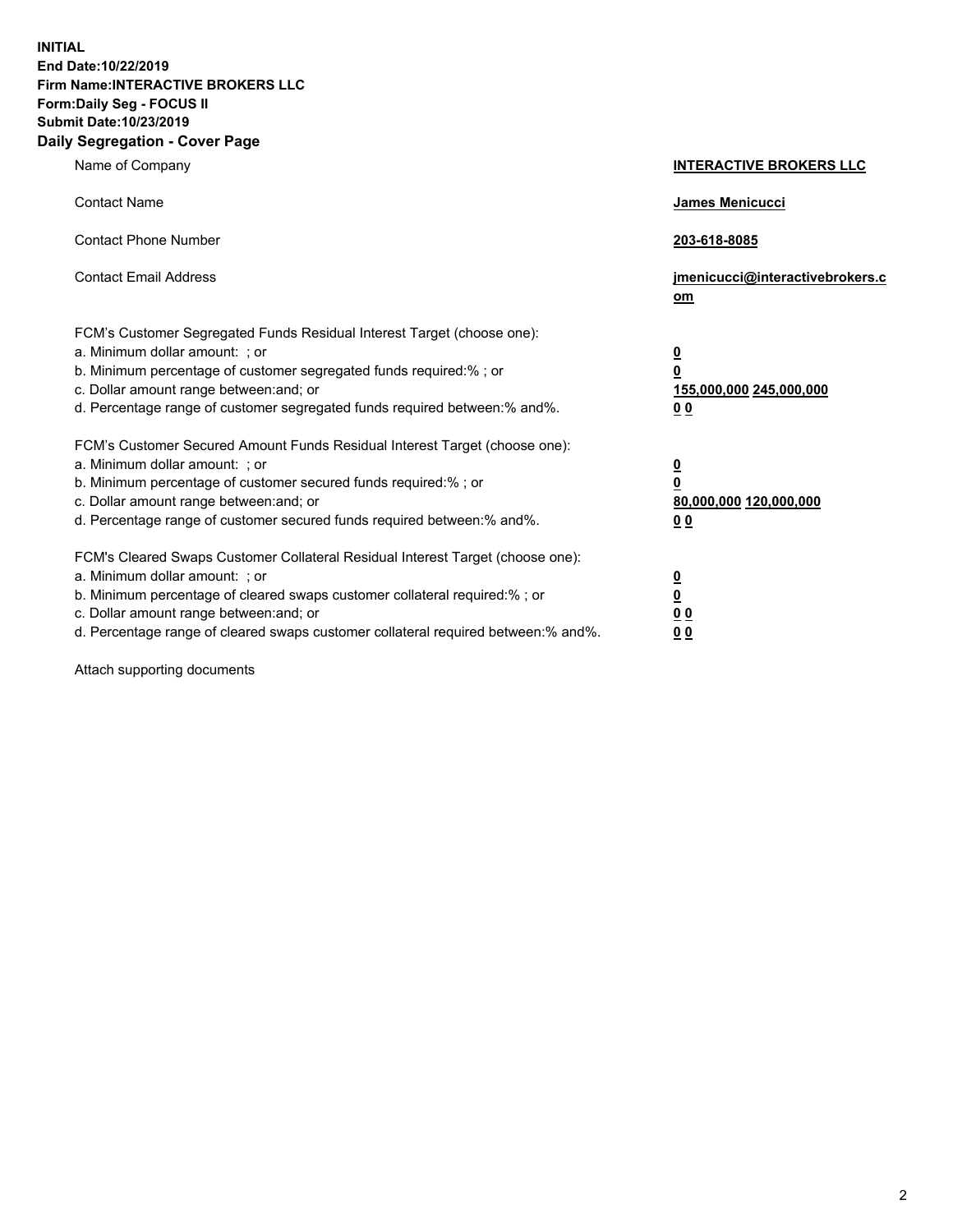## **INITIAL End Date:10/22/2019 Firm Name:INTERACTIVE BROKERS LLC Form:Daily Seg - FOCUS II Submit Date:10/23/2019 Daily Segregation - Secured Amounts**

|     | Daily Jegiegation - Jeculed Aniounts                                                                       |                                  |
|-----|------------------------------------------------------------------------------------------------------------|----------------------------------|
|     | Foreign Futures and Foreign Options Secured Amounts                                                        |                                  |
|     | Amount required to be set aside pursuant to law, rule or regulation of a foreign                           | $0$ [7305]                       |
|     | government or a rule of a self-regulatory organization authorized thereunder                               |                                  |
| 1.  | Net ledger balance - Foreign Futures and Foreign Option Trading - All Customers                            |                                  |
|     | A. Cash                                                                                                    | 498,329,820 [7315]               |
|     | B. Securities (at market)                                                                                  | $0$ [7317]                       |
| 2.  | Net unrealized profit (loss) in open futures contracts traded on a foreign board of trade                  | 6,687,376 [7325]                 |
| 3.  | Exchange traded options                                                                                    |                                  |
|     | a. Market value of open option contracts purchased on a foreign board of trade                             | <b>51,910</b> [7335]             |
|     | b. Market value of open contracts granted (sold) on a foreign board of trade                               | $-30,133$ [7337]                 |
| 4.  | Net equity (deficit) (add lines 1. 2. and 3.)                                                              | 505,038,973 [7345]               |
| 5.  | Account liquidating to a deficit and account with a debit balances - gross amount                          | 12,960 [7351]                    |
|     | Less: amount offset by customer owned securities                                                           | 0 [7352] 12,960 [7354]           |
| 6.  | Amount required to be set aside as the secured amount - Net Liquidating Equity                             | 505,051,933 [7355]               |
| 7.  | Method (add lines 4 and 5)                                                                                 |                                  |
|     | Greater of amount required to be set aside pursuant to foreign jurisdiction (above) or line<br>6.          | 505,051,933 [7360]               |
|     | FUNDS DEPOSITED IN SEPARATE REGULATION 30.7 ACCOUNTS                                                       |                                  |
| 1.  | Cash in banks                                                                                              |                                  |
|     | A. Banks located in the United States                                                                      | 54,922,347 [7500]                |
|     | B. Other banks qualified under Regulation 30.7                                                             | 0 [7520] 54,922,347 [7530]       |
| 2.  | Securities                                                                                                 |                                  |
|     | A. In safekeeping with banks located in the United States                                                  | 492,453,438 [7540]               |
|     | B. In safekeeping with other banks qualified under Regulation 30.7                                         | 0 [7560] 492,453,438 [7570]      |
| 3.  | Equities with registered futures commission merchants                                                      |                                  |
|     | A. Cash                                                                                                    | $0$ [7580]                       |
|     | <b>B.</b> Securities                                                                                       | $0$ [7590]                       |
|     | C. Unrealized gain (loss) on open futures contracts                                                        | $0$ [7600]                       |
|     | D. Value of long option contracts                                                                          | $0$ [7610]                       |
|     | E. Value of short option contracts                                                                         | 0 [7615] 0 [7620]                |
| 4.  | Amounts held by clearing organizations of foreign boards of trade                                          |                                  |
|     | A. Cash                                                                                                    | $0$ [7640]                       |
|     | <b>B.</b> Securities                                                                                       | $0$ [7650]                       |
|     | C. Amount due to (from) clearing organization - daily variation                                            | $0$ [7660]                       |
|     | D. Value of long option contracts                                                                          | 0 [7670]                         |
|     | E. Value of short option contracts                                                                         | 0 [7675] 0 [7680]                |
| 5.  | Amounts held by members of foreign boards of trade                                                         |                                  |
|     | A. Cash                                                                                                    | 85,510,471 [7700]                |
|     | <b>B.</b> Securities                                                                                       | $0$ [7710]                       |
|     | C. Unrealized gain (loss) on open futures contracts                                                        | -4,669,226 [7720]                |
|     | D. Value of long option contracts                                                                          | 51,910 [7730]                    |
|     | E. Value of short option contracts                                                                         | -30,133 [7735] 80,863,022 [7740] |
| 6.  | Amounts with other depositories designated by a foreign board of trade                                     | 0 [7760]                         |
| 7.  | Segregated funds on hand                                                                                   | $0$ [7765]                       |
| 8.  | Total funds in separate section 30.7 accounts                                                              | 628,238,807 [7770]               |
| 9.  | Excess (deficiency) Set Aside for Secured Amount (subtract line 7 Secured Statement<br>Page 1 from Line 8) | 123,186,874 [7380]               |
| 10. | Management Target Amount for Excess funds in separate section 30.7 accounts                                | 80,000,000 [7780]                |
| 11. | Excess (deficiency) funds in separate 30.7 accounts over (under) Management Target                         | 43,186,874 [7785]                |
|     |                                                                                                            |                                  |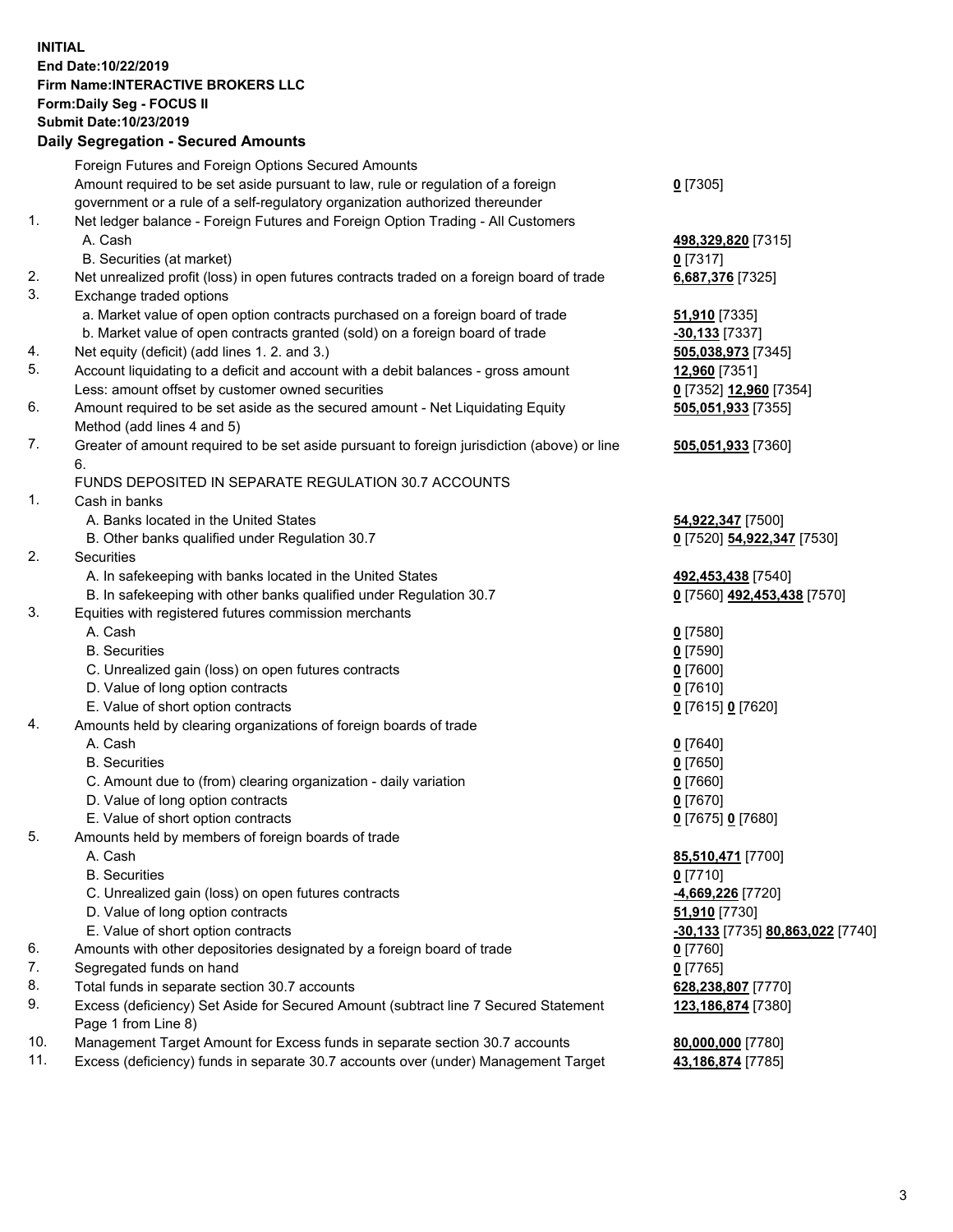**INITIAL End Date:10/22/2019 Firm Name:INTERACTIVE BROKERS LLC Form:Daily Seg - FOCUS II Submit Date:10/23/2019 Daily Segregation - Segregation Statement** SEGREGATION REQUIREMENTS(Section 4d(2) of the CEAct) 1. Net ledger balance A. Cash **4,097,578,912** [7010] B. Securities (at market) **0** [7020] 2. Net unrealized profit (loss) in open futures contracts traded on a contract market **-44,172,959** [7030] 3. Exchange traded options A. Add market value of open option contracts purchased on a contract market **179,350,220** [7032] B. Deduct market value of open option contracts granted (sold) on a contract market **-177,192,015** [7033] 4. Net equity (deficit) (add lines 1, 2 and 3) **4,055,564,158** [7040] 5. Accounts liquidating to a deficit and accounts with debit balances - gross amount **978,459** [7045] Less: amount offset by customer securities **0** [7047] **978,459** [7050] 6. Amount required to be segregated (add lines 4 and 5) **4,056,542,617** [7060] FUNDS IN SEGREGATED ACCOUNTS 7. Deposited in segregated funds bank accounts A. Cash **939,421,031** [7070] B. Securities representing investments of customers' funds (at market) **2,027,532,630** [7080] C. Securities held for particular customers or option customers in lieu of cash (at market) **0** [7090] 8. Margins on deposit with derivatives clearing organizations of contract markets A. Cash **2,916,284** [7100] B. Securities representing investments of customers' funds (at market) **1,270,965,095** [7110] C. Securities held for particular customers or option customers in lieu of cash (at market) **0** [7120] 9. Net settlement from (to) derivatives clearing organizations of contract markets **14,353,651** [7130] 10. Exchange traded options A. Value of open long option contracts **180,025,910** [7132] B. Value of open short option contracts **-177,911,608** [7133] 11. Net equities with other FCMs A. Net liquidating equity **0** [7140] B. Securities representing investments of customers' funds (at market) **0** [7160] C. Securities held for particular customers or option customers in lieu of cash (at market) **0** [7170] 12. Segregated funds on hand **0** [7150] 13. Total amount in segregation (add lines 7 through 12) **4,257,302,993** [7180] 14. Excess (deficiency) funds in segregation (subtract line 6 from line 13) **200,760,376** [7190] 15. Management Target Amount for Excess funds in segregation **155,000,000** [7194] **45,760,376** [7198]

16. Excess (deficiency) funds in segregation over (under) Management Target Amount Excess